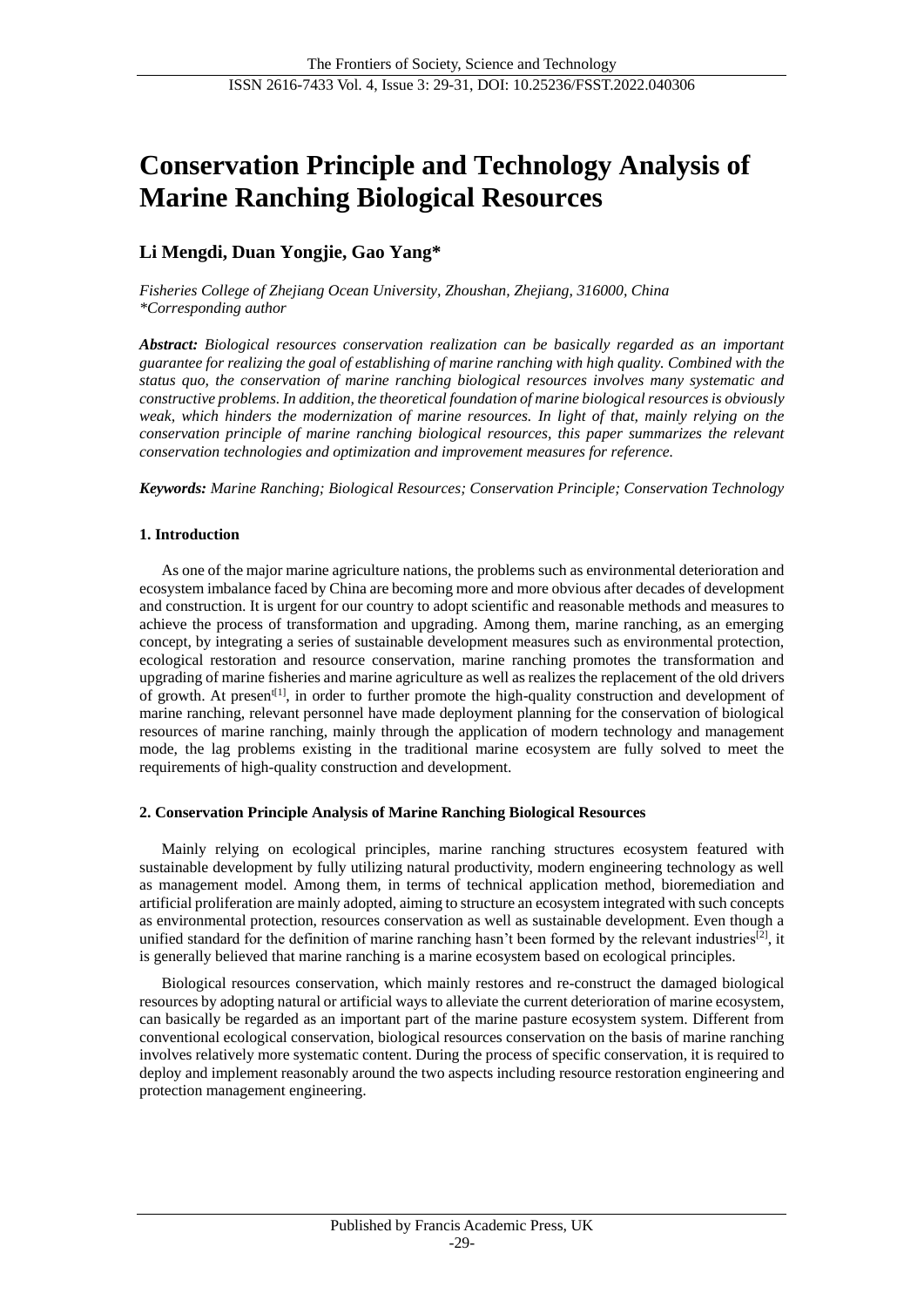# ISSN 2616-7433 Vol. 4, Issue 3: 29-31, DOI: 10.25236/FSST.2022.040306

#### **3. Conservation Technology Analysis of Marine Ranching Biological Resources**

#### *3.1. Biological Resources Restoration*

As the important part of marine ranching biological resources conservation technology, biological resources restoration can be reasonably implemented around the two technical contents of enhancement and releasing and natural enhancement.

#### *3.1.1. Enhancement and Releasing*

In terms of enhancement and releasing, biological resources fishing is the main way in our country. Combined with the application and development in recent years, the domestic enhancement and releasing evaluation system and scientific basis are insufficient, and some work content are still in the qualitative and extensive stage. To eliminate the negative influence brought by traditional management concept, the current enhancement and releasing activities shall take core issues such as the competition between biological resources and genetic structure change into account. Based on the development and change of core issues, it is best to optimize the ecological structure system of marine ranching, especially the structure optimization of food web<sup>[3].</sup>

The main reason is that the food web structure can accurately describe the role relationship between producers and consumers to a certain extent. Researchers can focus on, deploy and implement the current ecosystem vulnerability and ecosystem structure optimization measures in combination with the characteristics of the role relationship. In the process of specific practice, researchers should always adhere to the high-quality construction goal of optimizing the food web structure of marine ranching, and restore the original state of marine ranching ecosystem through reasonable enhancement and releasing activities.

#### *3.1.2. Natural Enhancement*

For some species with strong adaptability such as beach shellfish, it is difficult to completely restore the safety of marine ranching ecosystem by excessive enhancement and releasing method. In view of this, natural enhancement method is adopted to carry out habitat restoration and resource conservation so as to achieve the goal of biological resources restoration. For example, some marine ranching areas can be transformed into the important spawning area for marine organism, ensuring that the selfrestoration function of biological resources can be enhanced.[4]

#### *3.2. Biological Resources Conversation Management*

As an important part of marine ranching biological resources conservation and management technology, biological resources conservation and management can adopt appropriate management methods to achieve high-quality conservation and management objectives according to the needs of marine ranching biological resources conservation and management and environmental conditions. Taking habitat restoration and conservation as an example, the destruction or serious loss of biological habitat will pose a threat to the survival and development of organisms. Therefore, in the process of marine ranching construction , we should carry out reasonable restoration and ecological conservation of biological habitat based on the characteristics of sea areas.

Combined with the current situation of restoration and conservation in China, most marine ranches are mainly repaired by means of artificial fish reef, restoration and protection of seagrass bed and so on. Among them, in the process of biological habitat restoration, relevant personnel should adhere to the concept of ecological and environmental protection construction, and ensure the smooth realization of the objectives of biological resources protection and management by continuously improving the production capacity of marine ranching and restoring species diversity. It is worth noting that in the process of restoration and protection, relevant personnel cannot overemphasize the construction of artificial fish reef, so as to prevent the homogenization of marine ranching construction.

In addition, the investigation and monitoring of biological resources can also further strengthen the protection and management of biological resources. Combined with the current monitoring and management situation, some regions in China have made good achievements in the construction of fixed platform for environmental resources monitoring of marine ranching. Among them, the established monitoring fixed platform system has many functions, such as nursing, tourism, monitoring and other functions. At the same time, multi parameter water quality monitors and small meteorological stations can also be used to scientifically build a real-time monitoring system. During the operation of the system,